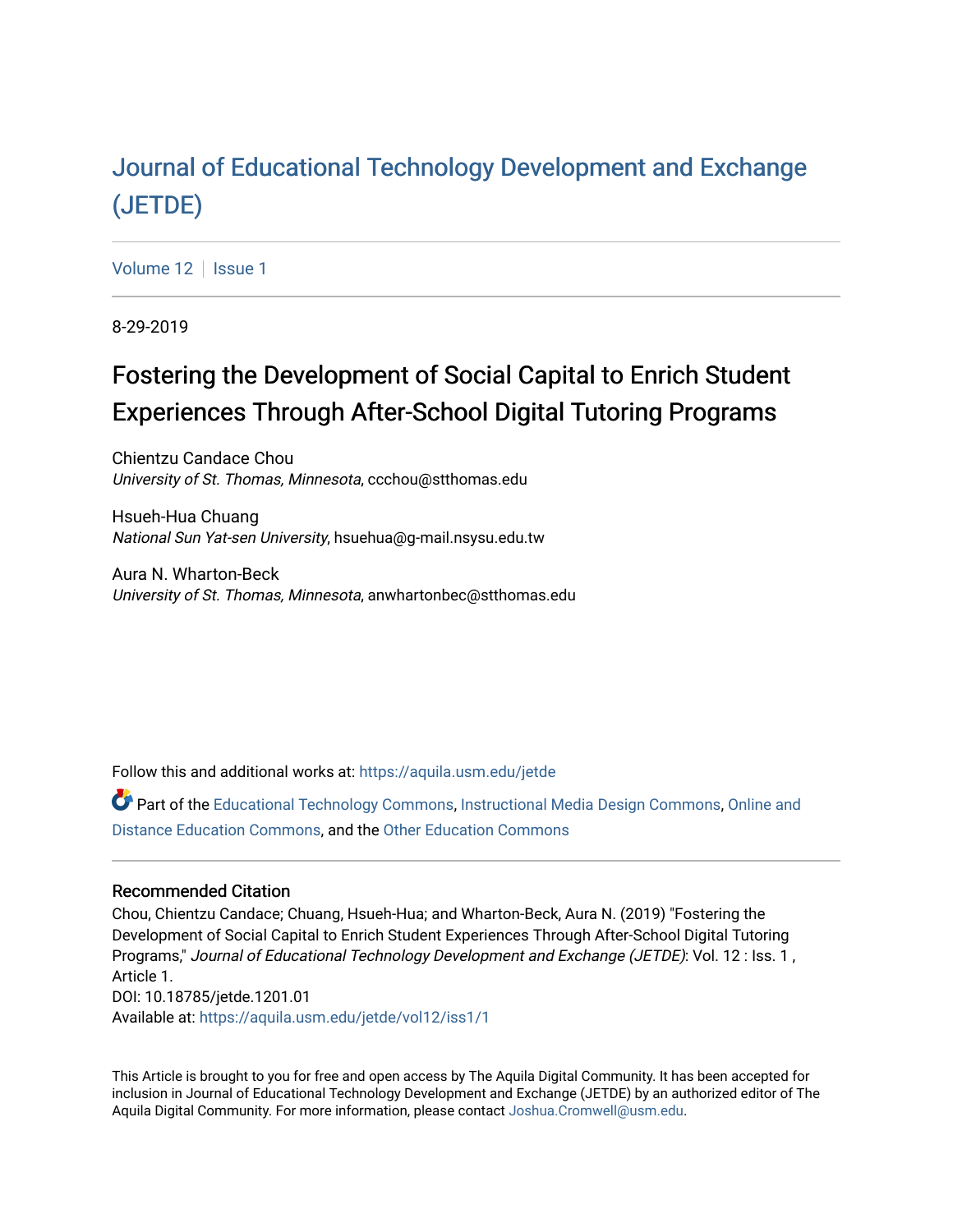Chou, C.C., Chuang, H.H., & Wharton-Beck, A.N., (2019). Fostering the development of social capital to enrich student experiences through after-school digital tutoring programs. *Journal of Educational Technology Development and Exchange, 12*(1), 1-16

## **Fostering the Development of Social Capital to Enrich Student Experiences Through After-School Digital Tutoring Programs**

**Chientzu Candace Chou** University of St. Thomas, Minnesota, USA **Hsueh-Hua Chuang** National Sun Yat-sen University, Kaohsiung, Taiwan **Aura N. Wharton-Beck** University of St. Thomas, Minnesota, USA

**Abstract:** *Historically, tutoring has been considered an effective way of assisting academically challenged students. After-school digital tutoring programs that foster the development of social capital could provide academic and social support for struggling students in remote areas. However, research on how after-school digital tutoring programs can foster social capital development is sparse. In this study, we used the perspective of social capital theory to examine the factors that shaped student-learning experiences in an E-Tutor Program. Specific attention was given to the types of and the strategies for developing social capital. The study utilized a case study approach to analyze data collected from interviews, documents, and observations. The findings carry programmatic implications that emphasize the importance of care pedagogy and adult connection to support student growth in similar programs.*

**Keywords:** E-tutor, Digital Tutoring, Social Capital, After-school Program

#### **1. Introduction**

Digital tutoring, which refers to the use of video conferencing to provide realtime tutoring services, performs well as an after-school program to assist struggling students (Chappell, Arnold, Nunnery, & Grant, 2015). Faced with the widening gap in academic performance and access to digital resources among students in urban and rural areas, government officials in Taiwan

established a digital tutoring program called the E-Tutor Program in 2006 with the sole purpose of bridging the achievement gap. The government of Taiwan provided networked computers and individualized tutoring via videoconferencing to K–12 students in remote and rural communities. College e-tutors were recruited to improve K–12 e-tutees' academic performance through one-to-one online tutoring.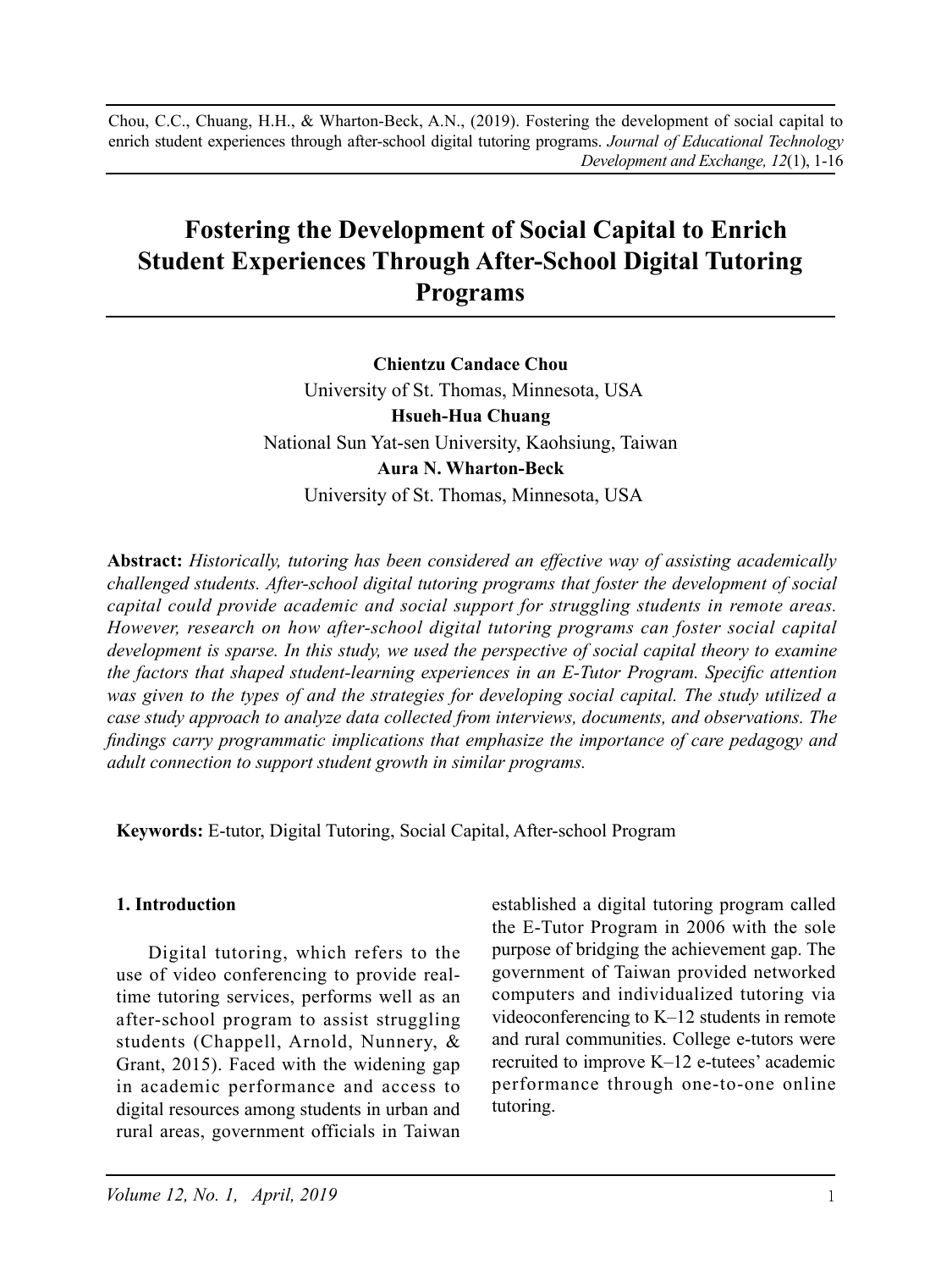Previous studies on after-school programs have emphasized the importance of developing social capital to assist teens in content learning and forging networks for professional growth (Croninger & Lee, 2001; Miller, 2012). Social capital is considered an important asset for individuals, enabling them to establish connections to a wider network to improve their status (Lin, 1999). In education, the establishment of strong social capital can prevent dropouts and provide support for diverse students (Coleman, 1988; Miller, 2012).

The purpose of this study was to examine the factors that shaped the learning experiences of the e-tutees in the E-Tutor Program by applying the perspective of social capital theory (Bourdieu, 1986; Coleman, 1988; Lin, 1999). Specifically, we identified strategies that helped e-tutees develop social capital and investigated the types of social capital that were valuable to e-tutees. This study investigated the following two research questions:

- 1 What types of social capital were valued by the participants in the after-school E-Tutor program?
- 2 What strategies were utilized to foster the development of social capital?

We were primarily interested in exploring the perspectives of the stakeholders, especially the e-tutees. Capturing the transition of the E-Tutor Program as it moved from its original goal of promoting digital equality to the goal of cultivating social capital piqued our intellectual curiosity. We also paid close attention to the types of social capital that supported student development. Most importantly, the voices of the e-tutees provided insight into which of the structures, strategies, and resources delivered by the E-Tutor program helped them in their academic

endeavors. Our findings will have important implications for how best to implement similar after-school digital tutoring programs so that they provide both academic and social support for students in rural and remote areas.

## **2. Literature Review**

### *2.1. Social Capital Theory*

Social capital theory provides a framework for explaining inequality in society (Bourdieu, 1986; Coleman, 1988; Lin, 1999). According to Bourdieu (1986), one's place in society is based on the accumulation of three kinds of capital: economic capital (e.g., money), cultural capital (e.g., education), and social capital (e.g., social connections). Cultural capital is acquired through selfimprovement and is often limited by one's social class. Social capital usually refers to the "membership in a group" and can be accumulated through relationships with others in a network, which can be "the name of a family, a tribe or of a school, a party" (Bourdieu, 1986, p. 286). Cultural capital and social capital often contribute to the accumulation of economic capital or wealth.

In recognition of the impact of social capital on schooling, many after-school programs now strive to leverage community resources to help marginalized students with little social capital (Katz & Levine, 2015; Martínez, 2015; Tokumitsu, 2017; Ward, 2015). Miller (2011) investigated how community college-sponsored afterschool programs with different structures and strategies contributed to strengthening the social capital of diverse teens. Miller presented five strategies for developing positive social capital: convenient scheduling, small classes and individualized instruction, university student mentors, team building, and care pedagogy. These strategies are vital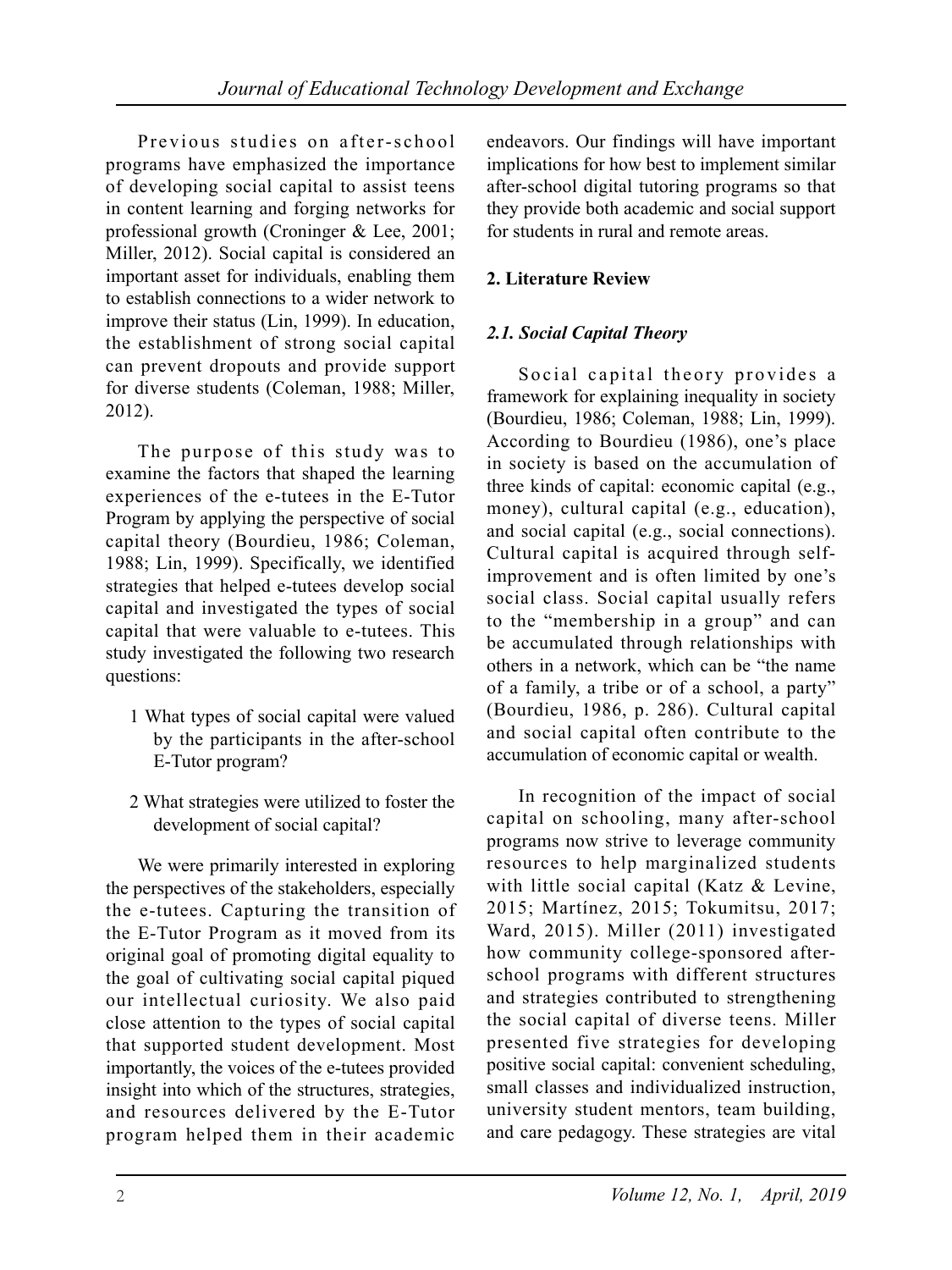in fostering the development of a learning environment that emphasizes relationship building and creativity to sustain student interest in learning. Additionally, Miller (2011) differentiated between two types of relationship networks: peer bonding and connection to adults. Bonding with peers from highly diverse backgrounds in terms of race, age, gender, education, and socioeconomic class can expand students' horizons and build assets for future networks. Forging relationships with university staff and mentors can provide teens with access to potentially life-enhancing people and resources that would not be available in their own networks. Miller's (2012) study demonstrated that after-school programs with the appropriate structures and strategies could facilitate the development of positive social capital by urban families and communities. Previous research on digital tutoring has focused on the structure and instructional strategies used to strengthen the academic performance of the tutees (Burch, Good, & Heinrich, 2016). There has been little research on the role of social capital in supporting student performance in after-school digital tutoring programs. Social capital theory provides the perfect lens with which to explain how students in afterschool digital tutoring programs expand their horizons and enhance their social networks.

## *2.2. Effectiveness of Digital Tutoring*

Digital tutoring is the delivery of instruction through digital technology. There are two main types of digital tutoring: software-based tutoring and human-led tutoring, and each has several variations, such as combining a computer program with a human tutor to deliver courses over the web, having tutors meet tutees both online and in person, or providing tutoring software for personal tutoring (Burch, Good, & Heinrich, 2016). In this section, we review the literature

concerning the effectiveness of using human tutors to deliver instruction over web-based conferencing systems.

The concept of an "anywhere and anytime" digital tutoring service is popular among educators who deliver after-school programs and in-school mediation programs. An increasing number of studies are finding that digital tutoring has the potential to improve student academic performance (Burch, Good, & Heinrich, 2016; ChanLin, Lin, & Lu, 2012). Digital learning advocates have suggested that tutoring sessions be increasingly collaborative and learnercentered so that tutees have some degree of agency with respect to their learning (Fletcher, 1993; Flynn, 1993). A study performed by ChanLin, Lin, and Lu (2012), found that the learning engagement of K–12 students in remote and rural area was positively affected by combining tutoring with mentoring. Furthermore, the college students not only became more tech-savvy by incorporating various digital tools into their online tutoring they also felt a sense of accomplishment when their tutees made progress. Turrentine and MacDonald (2006) suggested that, in addition to processes and clear expectations for working with tutees, the combined use of synchronous and asynchronous conferencing is an essential component of successful programs.

Burch, Good, and Heinrich (2016) identified the best practices for supporting Out-of-School Time (OST) digital tutoring programs in their study on the effectiveness of digital tutoring in K–12 schools, including high-quality OST curricula, small group instruction, differentiated instruction, active learning, focused-sequenced-explicit instructional strategies, and connecting the content of the course to the content of the students' school day. The organization's hiring and training practices and ability to retain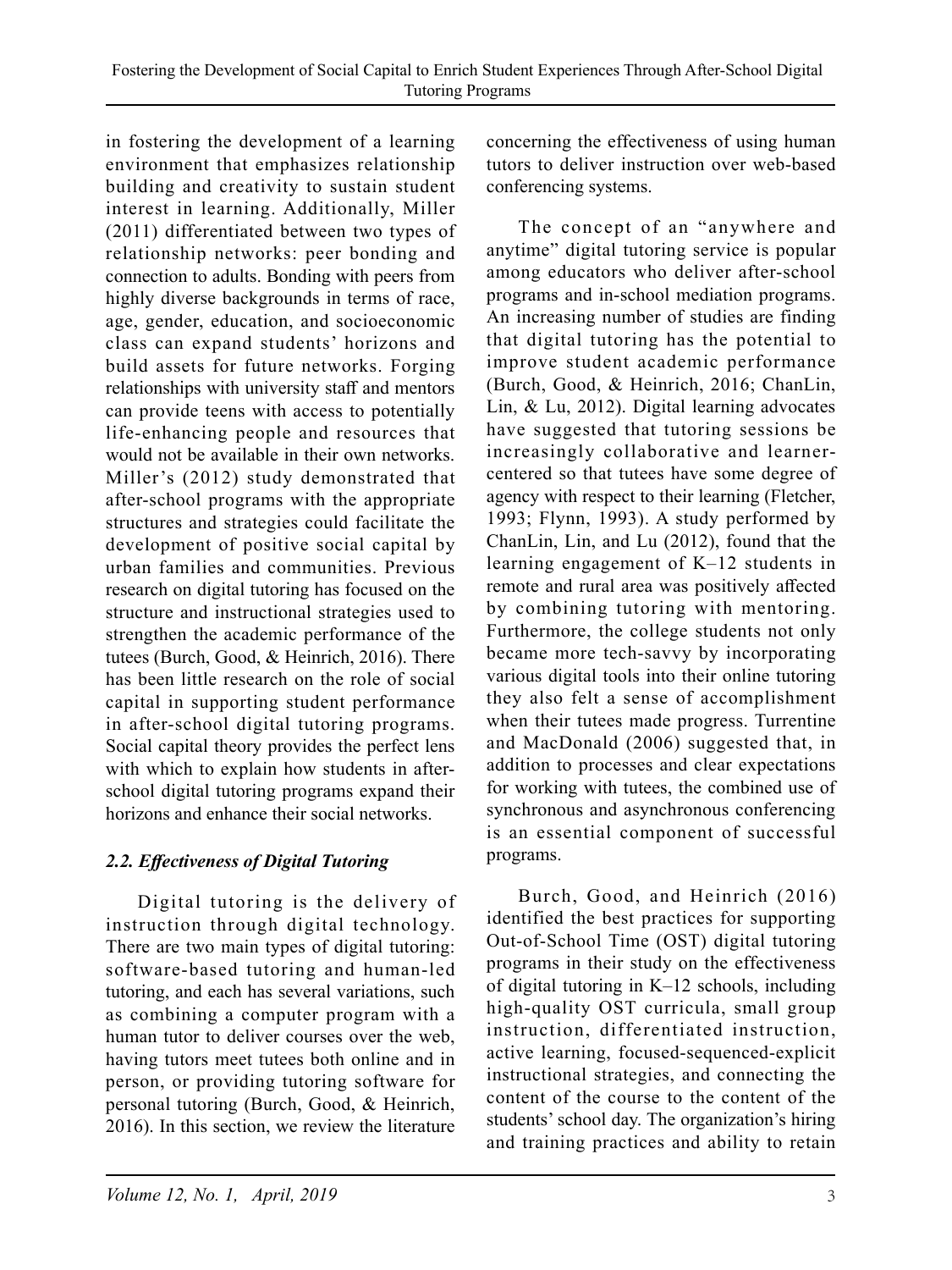qualified tutors is critical to the success of such programs. Finally, positive tutor–tutee relationships and good community interactions are vital to the sustainability of OST programs. These best practices are especially important when working with disadvantaged  $K-12$  learners. However, the variety of OST programs from different providers leads to inconsistencies in their outcomes. Burch, et al. (2016) found that the outcomes of face-to-face tutoring programs were better than those of completely online tutoring programs and that students performed better when provided with synchronous tutoring rather than asynchronous digital tutoring.

In addition to the delivery format, Chappell et al. (2015) investigated the impact of one-to-one online tutoring programs on low-achieving middle school students. They compared the mathematics scores of students who had received such tutoring with those of students who did not and analyzed the perceptions of the tutors and tutees. Although there were no significant differences between the post-test scores of the tutored and nontutored students, the researchers found that, relative to their pre-test scores, there was a large absolute increase in the post-test scores of the tutored students. The tutors suggested that the persistent monitoring of student progress and the employment of guided practices and multiple explanations/ representations of target concepts were effective strategies for online tutoring. The tutees were generally positive about their experiences, particularly with respect to their learning improvement and social interactions with tutors. The tutees also offered a few negative comments about the slow pace of the instruction and the need for clearer explanations (Chappell et al., 2015). These findings are consistent with those of similar studies and confirm that struggling students benefit from individualized and focused

tutoring (Burch et al., 2016).

According to previous research on digital tutoring, there is a wide range of types of digital tutoring courses, and their impacts on different learners vary with the context. The results of previous studies also suggest that the outcomes of digital tutoring programs can be improved by providing affordable home internet access, promoting stronger relationships between tutors and tutees, and providing high-quality training to online tutors (Corrigan, 2011; Price, Richardson, & Jelfs,  $2007$ ).

Persistent challenges, such as lack of access to high speed internet or good quality teachers, cause digital inequality in rural and remote areas. The provision of digital tutoring is often intended to address this issue (Corrigan, 2011). Murphy, Shelley, White, and Baumann (2011) pointed out that the perceptions of tutees have been easily ignored because most studies have focused on the knowledge, expertise, pedagogy, and teaching styles of the tutors. Additionally, most previous research focused specifically on in-school tutoring programs and thereby ignored after-school tutoring programs. In this research, we bridged this gap by investigating after-school digital tutoring programs from the perspectives of both tutors and tutees.

## **3. Background**

In 2006, the Ministry of Education in Taiwan introduced the E-Tutor Program as part of a larger digital equality initiative that aimed to bridge the achievement gap of students in grades  $\overline{3}$  to 10 in rural and remote areas. The original goals evolved from promoting digital equality to enhancing student learning, then to developing social safety nets, providing care for disenfranchised learners, and encouraging universities and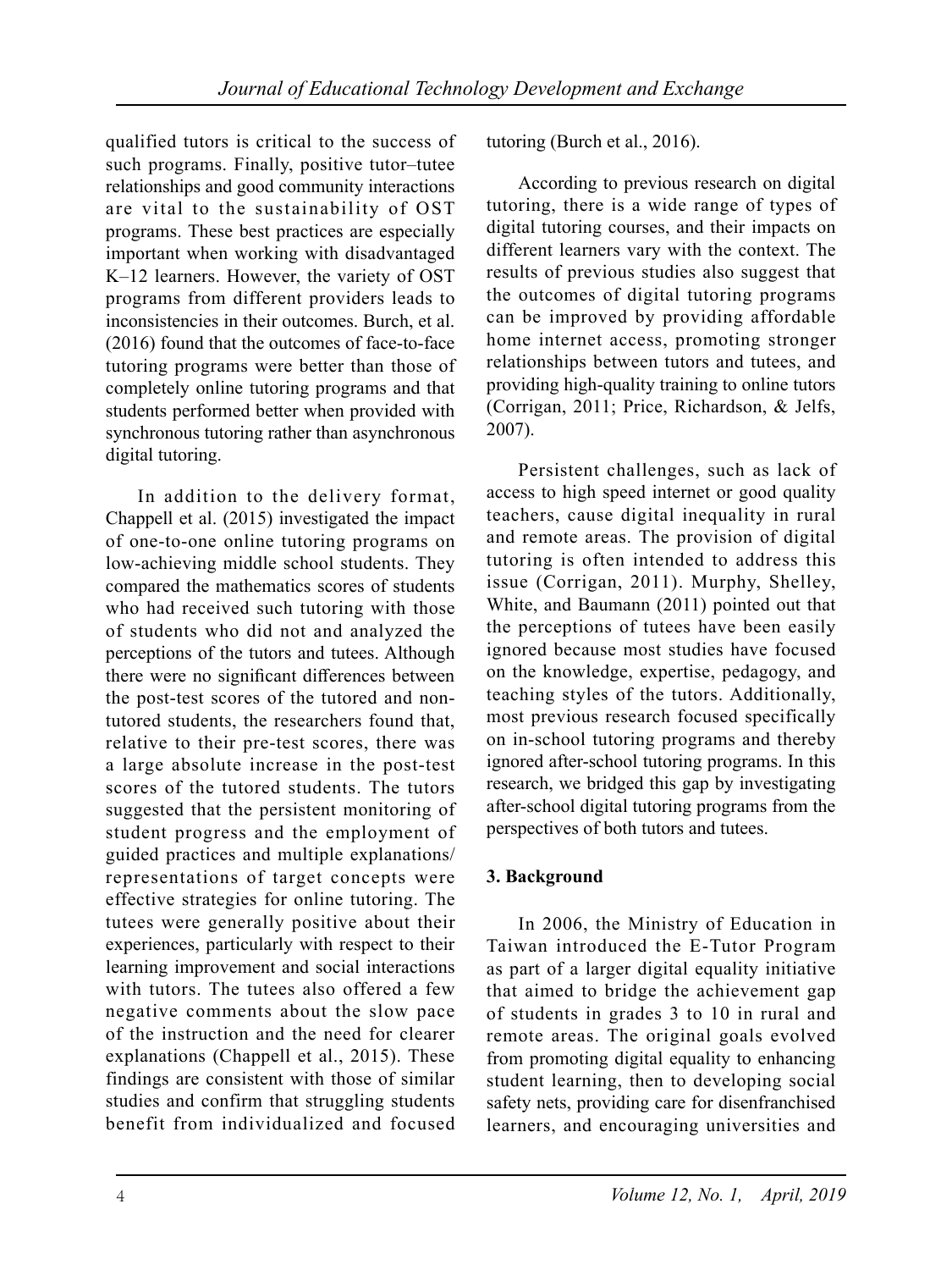enterprises to engage in socially responsible activities (Ministry of Education, 2016). University students were recruited to serve as e-tutors and work on a one-to-one basis with primary and middle school students in remote areas via the E-Tutor Program's videoconferencing functionality. The actual number of participants varied each year. According to the annual report from 2015, there were 3,799 e-tutors from 27 participating universities and 2,536 e-tutees from more than 100 K–12 schools and learning centers (Center of Care Services for Rural Area Education in Taiwan, 2015).

Each semester, the e-tutors gathered at their respective university-based computing labs twice per week for 10 weeks and provided individual e-tutees with 90-minute learning sessions. The tutees gathered at their school computing labs after school. Each university and K–12 school computer lab was staffed with at least one faculty member and/or a tech specialist. The number of e-tutors was adjusted so that e-tutees who needed additional tutoring in mathematics or English could be accommodated. Each university assumed responsibility for training its e-tutors on the basic concepts required to design materials appropriate for instructing K–12 learners. The E-tutors also learned to use JoinNet, the videoconferencing system involving a video camera, whiteboard, web browsing, file sharing, and an external pad for writing and drawing. A typical lesson consisted of social exchanges, reviews of previous lessons, and an assessment. In addition to the weekly online sessions, each participating university organized at least one day-long face-to-face meeting each semester for team building and tutee–tutor relationship strengthening. In this study, we assessed, from the perspectives of all stakeholders, how the student learning experiences were shaped by the development of social capital. The majority of views recorded were those of the tutees.

#### **4. Research Method**

We adopted a case study-based approach in this study because the absence of prior research on after-school digital tutoring programs focusing on the experiences of the tutees and their relationships with the tutors has led to the absence of a consensually accepted methodology for this type of research. Case studies can be based on data from either a single case or from multiple cases (e.g., E-Tutor Program learning hubs at different universities in different parts of Taiwan), and such data can be collected in a variety of ways, such as interviews, observations, and document reviews. Researchers use the results of case studies to comprehensively explain the dynamics of particular phenomena under specific conditions (Yin, 2003).

#### *4.1. Participants and Settings*

The group of participants consisted of 4 e-tutors, 5 classroom teachers, and 17 former e-tutees. The criteria for selecting the participants were as follows: (1) at least 15 years of age, (2) participation in the E-Tutor program for at least 1 year between 2006 and 2011, and (3) agreement to sign the consent forms. The consent forms for participants under the age of 18 years old were signed by their parents. We selected a 5-year window (2006–2011) so that older former e-tutees could participate in the study, as they responded to the interview questions more maturely and were able to provide insightful reflections about their learning experiences. The two sixth-graders whom we interviewed in our initial pilot interviews did not respond to our questions in an informative manner. Therefore, we interviewed former e-tutees who had already progressed to high school or university by the time of the interviews, which were conducted in late 2015 and early 2016. We purposefully selected participants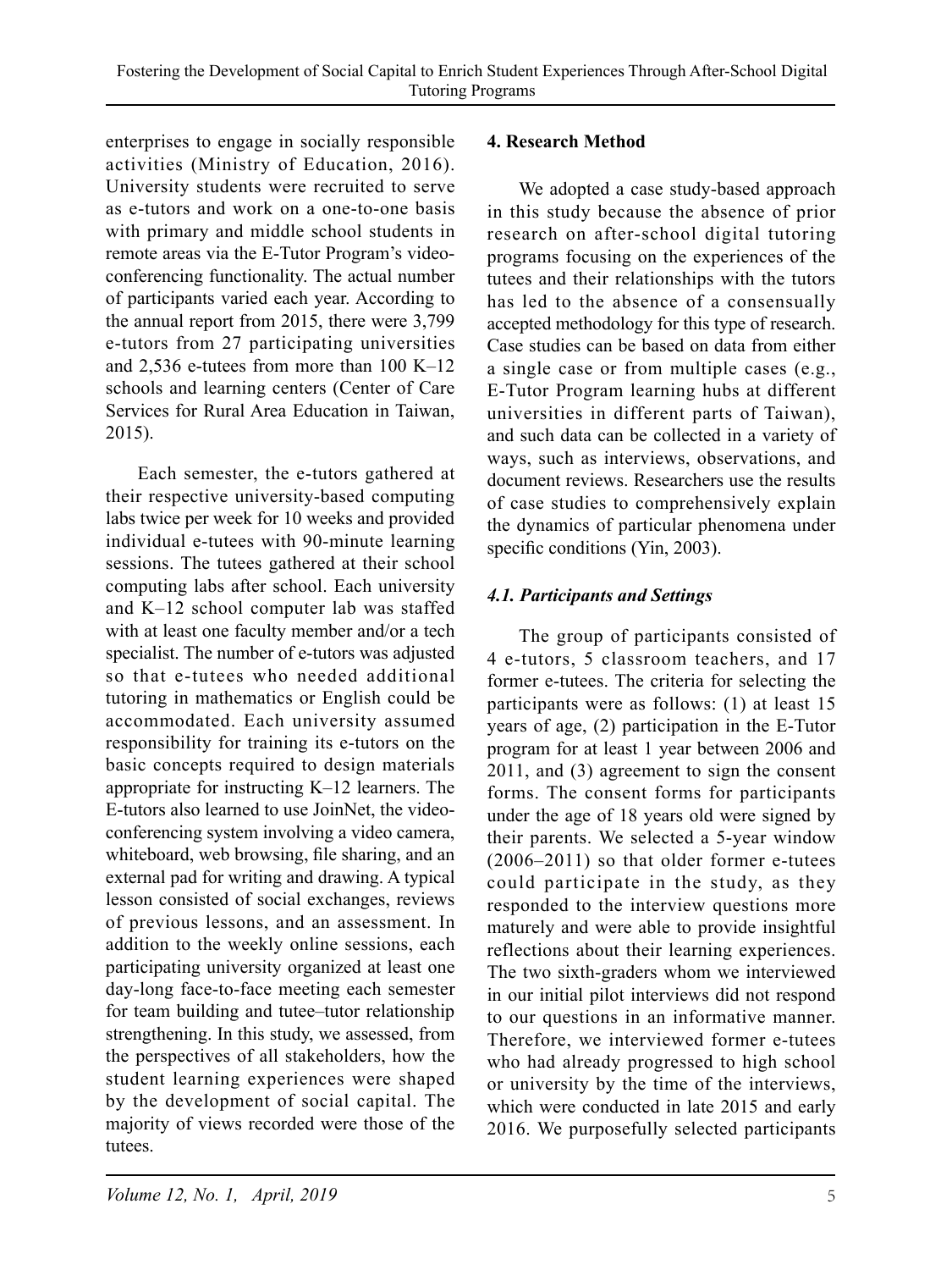from northern, central, southern, and eastern regions of Taiwan and the remote island of Penghu by applying a snowball sampling method to ensure that all regions were represented in the study. Snowball sampling is a strategy to "identify cases of interest from people who know people who know what cases are information-rich" (Creswell, 2013, p. 158). The E-Tutor Program ceases to track its tutees as soon as they stop participating in the program. As an incentive to recruit enough participants, the lead researcher offered a gift card of equivalent of US\$10 to each participant but not all of them accepted the offer.

We triangulated the data by ensuring that multiple perspectives were represented in our

sample by including four e-tutors and five classroom teachers from different regions. The interviewers included the lead author of this study and a graduate student working on a similar thesis project. We interviewed most of the participants in-person; exceptions were made when physical meetings were not possible and in interviews were conducted by phone. Each interview lasted between 1 and 2 hours. Tables 1.1–1.3 summarize the complete profiles of the subjects, including their age, gender, education level, location, and years of study in the E-Tutor program. We started to find patterns and themes in the responses to the interview questions, which is indicative of data saturation, after 25 interviews (Fusch & Ness, 2015; Guest, Bunce, & Johnson, 2006).

| <b>Aliases</b> | Age | Gender | Years * | Region       |
|----------------|-----|--------|---------|--------------|
| Gina           | 22  | F      | 2 years | North        |
| Tina           | 27  | F      | 4 years | East         |
| Shia           | 23  | F      | 3 years | North        |
| Polly          | 25  | F      | 2 years | South & East |

|  |  |  | Table 1.1 Tutor profiles |
|--|--|--|--------------------------|
|--|--|--|--------------------------|

Note: \* indicates years of experiences in the eTutor Program

*Table 1.2 Classroom teacher profiles*

| Aliases    | Age | Gender | Years *   | Location      |
|------------|-----|--------|-----------|---------------|
| Will       | 50  | М      | 7 years   | Central       |
| <b>Sue</b> | 48  | Е      | 2 years   | North         |
| Jake       | 30  | M      | 5-6 years | Penghu Island |
| Pam        | 62  | Е      | year      | South         |
| Tilda      | 43  | Е      | 10 years  | East          |

|  |  |  | Note: * indicates years of experiences in the eTutor Program |  |  |  |
|--|--|--|--------------------------------------------------------------|--|--|--|
|--|--|--|--------------------------------------------------------------|--|--|--|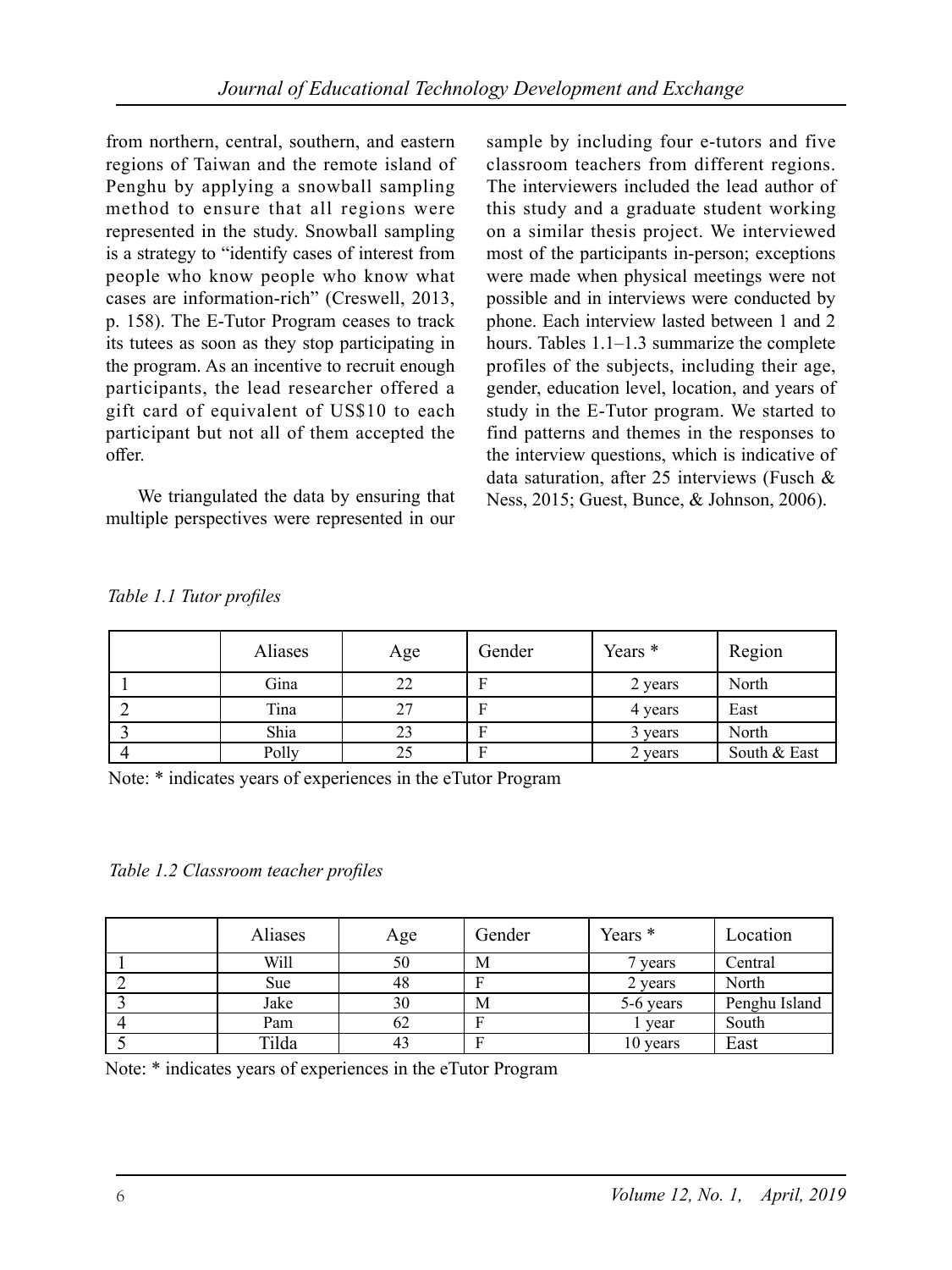### *4.2. Data Collection*

Having decided to adopt the case study methodology, we collected qualitative data so that we could study the factors that influenced the views held by students about their learning experiences. These data involved multiple sources, including observation, documents, and interviews with stakeholders, including e-tutees, e-tutors, and K–12 educators who worked closely with the e-tutees. The research team took field notes during their site visits to one elementary school and three universities, where they observed the e-tutors delivering courses via video conferencing facilities. We collected a range of documents, including the annual reports on the E-Tutor program and curriculum, which were available on the Ministry of Education website and which we downloaded in 2016. We will describe our interviews with the participants in the next section.

#### *4.3. Data Analysis*

We conducted semi-structured openended interviews (Creswell, 1998) with the aim of understanding the participants' learning experiences. The interviews were audio-recorded and transcribed verbatim in Mandarin Chinese. To verify the accuracy of the data collected, each interviewee was provided with a transcript of his/her interview before we encoded the data. We analyzed the data using the constant comparative method (Glaser & Strauss, 1967) which is a systematic approach for identifying themes in qualitative data by combining coding with analysis. We did not specifically steer the conversations toward subjects related to social capital because the constant comparative analysis was used to extract these from the data as themes. We interpreted the data and identified themes through the lens of social capital theory. Specifically, two researchers analyzed the

interview data together using the following step-by-step constant comparison method (Boeije, 2002): (1) analysis of the themes that emerged from each interview, (2) comparisons among the themes that arose within each group (e.g., e-tutees, e-tutors, and teachers), and (3) comparisons among the groups in terms of the specific themes that were identified. Two authors of this paper worked together on the first four interviews and established a coding scheme using two categories: types of social capital and strategies to support social capital development. During the second stage of coding, the first author took the lead by analyzing the remaining transcripts using the constant comparative method and refined the coding scheme while being shadowed by the second member of the pair, whose role was to review the codes completed by the first coder and annotate the texts in places where their views differed. We then used the qualitative data analysis software application NVivo to resolve these differences and modified the first coder's coding when necessary. We discuss the themes identified in the next section.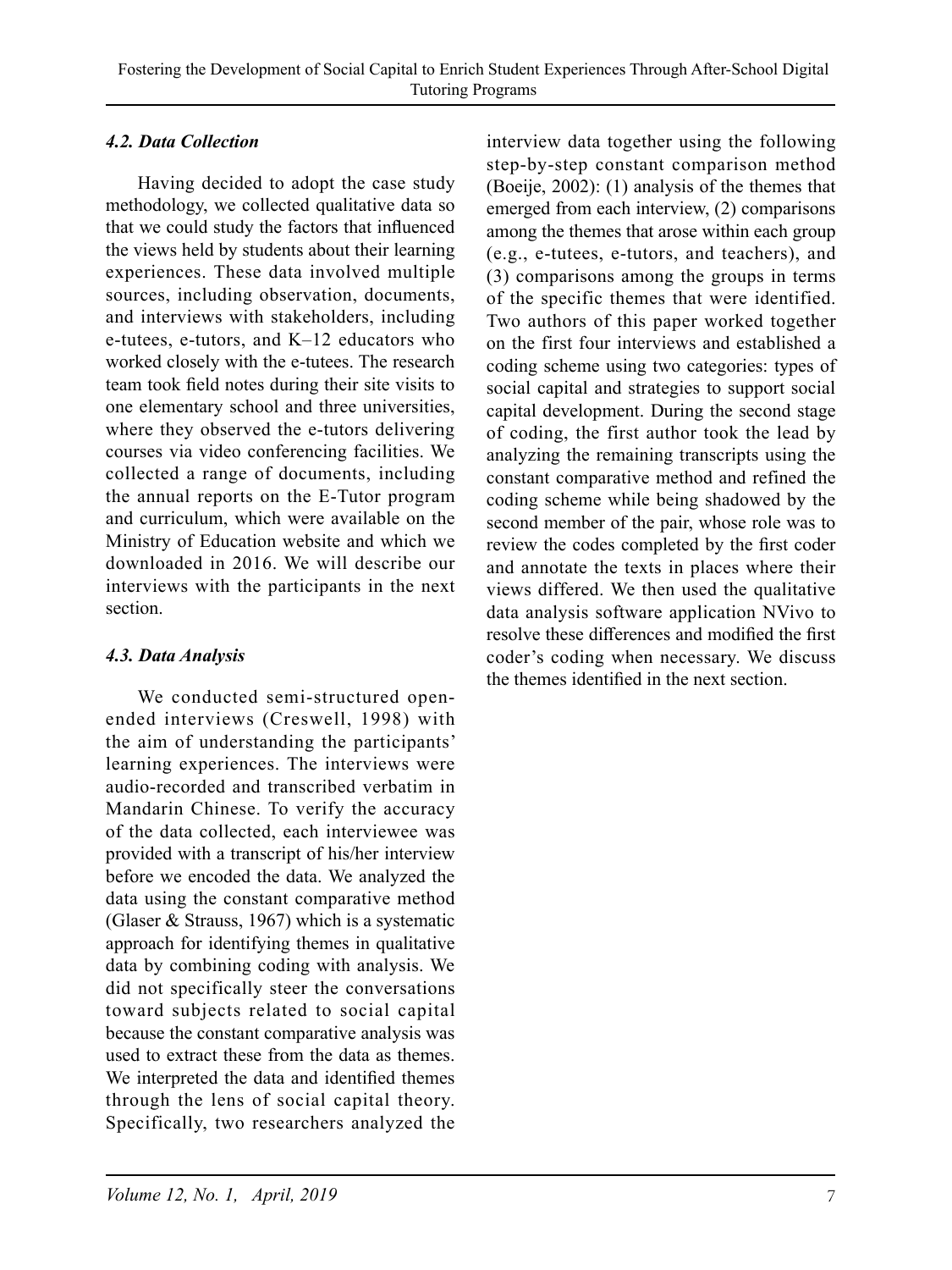## *Table 1.3 Tutees profiles*

|                | Aliases | Age | Gender    | Education                                         | School Major                  | Years/<br>grades*             | Region           |
|----------------|---------|-----|-----------|---------------------------------------------------|-------------------------------|-------------------------------|------------------|
| 1              | Zara    | 19  | F         | $U^{**}$                                          | Social Work                   | 3 years                       | North            |
| $\overline{2}$ | Enya    | 20  | F         | U Junior                                          | Music (piano)                 | 4 years<br>$8 - 11$<br>grades | North            |
| 3              | Vera    | 19  | F         | 4th year in a<br>5- year junior<br>college        | Nursing                       | 3 years<br>7-9 grades         | North            |
| 4              | Jade    | 20  | ${\bf F}$ | 5th year in a<br>5-year junior<br>college         | Education                     | 2 years<br>7-8 grades         | North            |
| 5              | Zach    | 19  | М         | U<br>Sophomore                                    | Music                         | 3 years<br>7-9 grades         | North            |
| 6              | Pat     | 19  | F         | U<br>Sophomore                                    | Design                        | 5 years<br>5-9 grades         | East             |
| 7              | Peggy   | 19  | F         | $\overline{U}$<br>Sophomore                       | Design                        | 5 years<br>5-9 grades         | East             |
| 8              | Yiyi    | 19  | F         | 5th year in a<br>private 5-year<br>junior college | Applied<br>English            | 5 years<br>5-9 grades         | East             |
| 9              | Wes     | 19  | М         | U<br>Sophomore                                    | Social work                   | 1 year<br>8th grade           | Central          |
| 10             | Joe     | 16  | М         | 10th grade<br>Trade HS***                         | Travel<br>management          | 3 years<br>7-9 grades         | Central          |
| 11             | Jess    | 16  | F         | 10th grade<br>Trade HS                            | <b>Business</b><br>management | 6 years<br>5-10 grades        | Central          |
| 12             | June    | 16  | F         | 10th grade<br><b>HS</b>                           |                               | 2 years<br>5-7th grade        | Penghu<br>Island |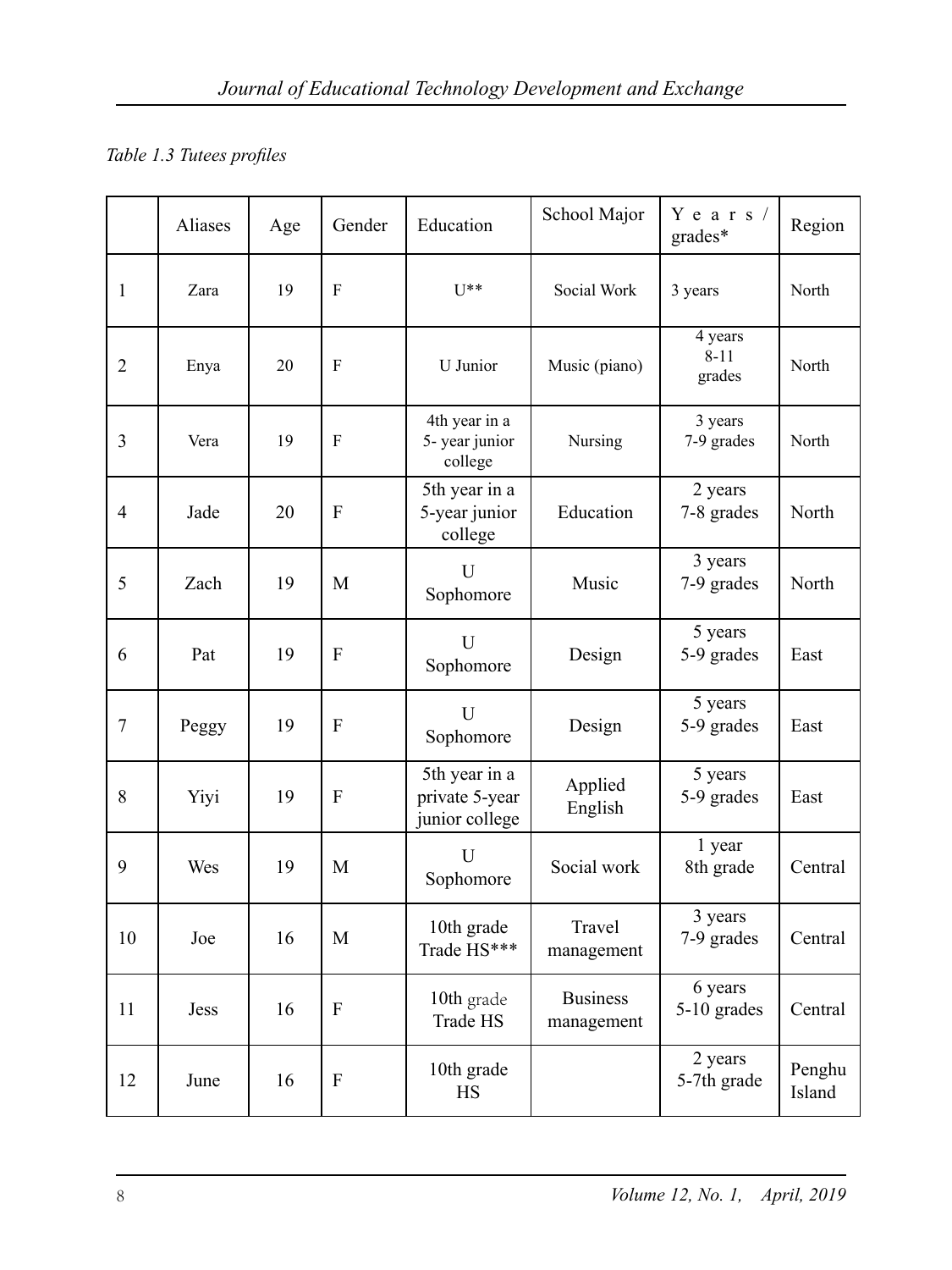| 13 | <b>Belle</b> | 16 | F                         | 10th grade<br>HS        |            | 1 year<br>6-7th grade | Penghu<br>Island |
|----|--------------|----|---------------------------|-------------------------|------------|-----------------------|------------------|
| 14 | Yula         | 15 | $\boldsymbol{\mathrm{F}}$ | 10th grade<br>HS        |            | 1 year<br>5-6th grade | Penghu<br>Island |
| 15 | Jayce        | 15 | $\boldsymbol{\mathrm{F}}$ | 10th grade<br><b>HS</b> |            | 1 year<br>5-6th grade | Penghu<br>Island |
| 16 | Hays         | 15 | M                         | 10th grade<br>HS        |            | 1 year<br>5-6th grade | Penghu<br>Island |
| 17 | Jane         | 18 | $\mathbf{F}$              | U Freshman              | Management | 7-9th grade           | South            |

Note: \* indicates years in the E-Tutor Program and the grade levels; \*\* indicates University;\*\*\* indicates High School

#### **5. Findings and Discussions**

To identify the factors that affected e-tutees' learning experiences, we approached the data from two angles: the different types of social capital and the strategies for using the E-Tutor Program to facilitate the development of social capital.

#### *5.1. Types of Social Capital*

Based on our review of the interview data, we identified following themes for the types of social capital that were valued by the participants: academic learning expectations, companionship, and life coaching.

*5.1.1. Academic learning expectations.* The E-tutees revealed that their e-tutors had higher expectations of them than did their regular classroom teachers. Students who were struggling academically reported being ignored or abandoned by their homeroom teachers prior to joining the E-Tutor program. Their e-tutors recognized their academic potential and found ways to engage them in academic learning, with clearly positive results. Many e-tutees used words such as "one-to-one learning," "personalized learning," "individualized learning," "creative strategies," "games," "multimedia," and "fun" to describe their e-tutors' methods for engaging them in academic learning. For example, one e-tutee explained that her tutor would "incorporate the names of the student and their friends or the characteristics of their schools, such as baseball teams, into review exercises to enhance their learning interests." The positive impact of e-tutors' high expectations of their e-tutees has been well documented in previous studies (Burch, Good, & Heinrich, 2016; Kopp, Matteucci, Tomasetto, 2012).

*5.1.2. Companionship.* There were two levels of companionship: peer and adult companionship. First, the e-tutees highlighted the importance of the sense of companionship among themselves, the e-tutors, and their peers during the tutoring sessions. Many e-tutees emphasized that having twice-weekly access to a friendly e-tutor who listened to their issues at school and at home provided emotional comfort during their adolescent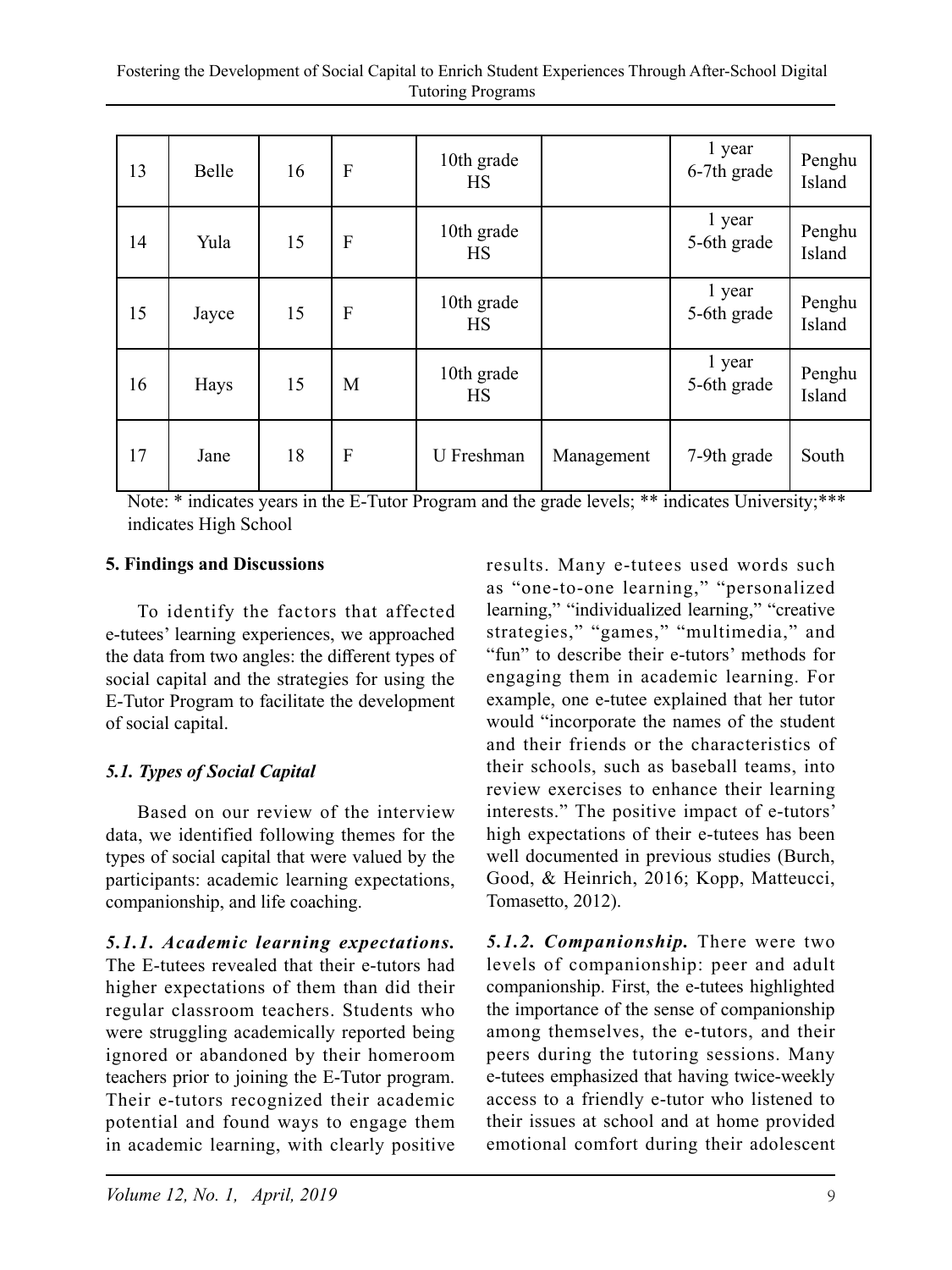years. Being in the company of supportive peers and either solving academic problems or addressing issues with their network added substantial value to the program. Additionally, the e-tutees became acquainted with other students from the same school who might have different family backgrounds. Not all of the students in the E-Tutor Program were low-achieving. Therefore, membership in a heterogenous group of people from various socioeconomic backgrounds and with a range of academic abilities may have provided the individual e-tutees further advantages (Lin, 1999; Fitzgerald & Palincsar, 2017). Many e-tutees commented that they would rather receive the tutoring service in the computer lab than at their own home because the former allowed them to learn from one another in a non-competitive environment in which their performance was not ranked or judged by teachers. Furthermore, many e-tutees considered adult companionship more important than academic learning that was summarized by one e-tutee as follows: "the companionship eased my anxiety and calmed me down when I had troubles that I couldn't share with my parents, siblings, or anyone."

*5.1.3. Life coaching.* Many e-tutors' roles extended beyond that of a companion to acting as a coach for the e-tutees' social and academic life. Some allowed their e-tutees to pose questions about academic work or life in general on their social media platforms. Many e-tutees saw their e-tutors as role models and aspired to become tutors themselves when they went to college; indeed, many did become tutors themselves. By sharing their own experiences as university students, e-tutors played a key role in a significant number of e-tutees decisions' regarding colleges, majors, or career paths. This type of social capital is vital for students in remote areas who lack access to vital information because adults with relevant knowledge are scarce. One e-tutee

noted that "my e-tutor changed my world view and provided guidance in my life. I couldn't have made it so far without the coaching of my e-tutor." The closeness in their ages also made the tutees easier to coach because they bonded with their e-tutors easily, making them eager not to disappoint the latter. The strength of the mutual trust in their relationships improved the effectiveness of the coaching. Having a life coach is a form of social capital that teaches people important lessons about broader issues rather than academic subjects. These lessons were instrumental in motivating the e-tutees to continue advancing academically.

The main drivers that shaped the learning experiences of the e-tutees were their e-tutors' high academic expectations of them, companionship, and life coaching. These types of social capital supported the e-tutees' in their academic pursuits and career preparations. Lin's (1999) theory of social capital inequality provides a good explanation of the condition of the marginalized students. Lin (1999) stipulated that disadvantaged groups, such as females and minorities, have less access to social capital because they are not from dominant-culture backgrounds, have a limited range of connections to more resource-rich networks, and are not attached to any institutions that could provide meaningful affiliations. That the E-Tutor Program is managed by the government and operated locally by different universities show that there is strong institutional support for the local communities (Shoji, Haskins, Rangel, & Sorensen, 2014).The development of social capital to support student growth was fostered by the diverse backgrounds of the e-tutors and e-tutees and the range of support provided.

## *5.2. Strategies to Foster Development of Social Capital*

Positive social capital can expand people's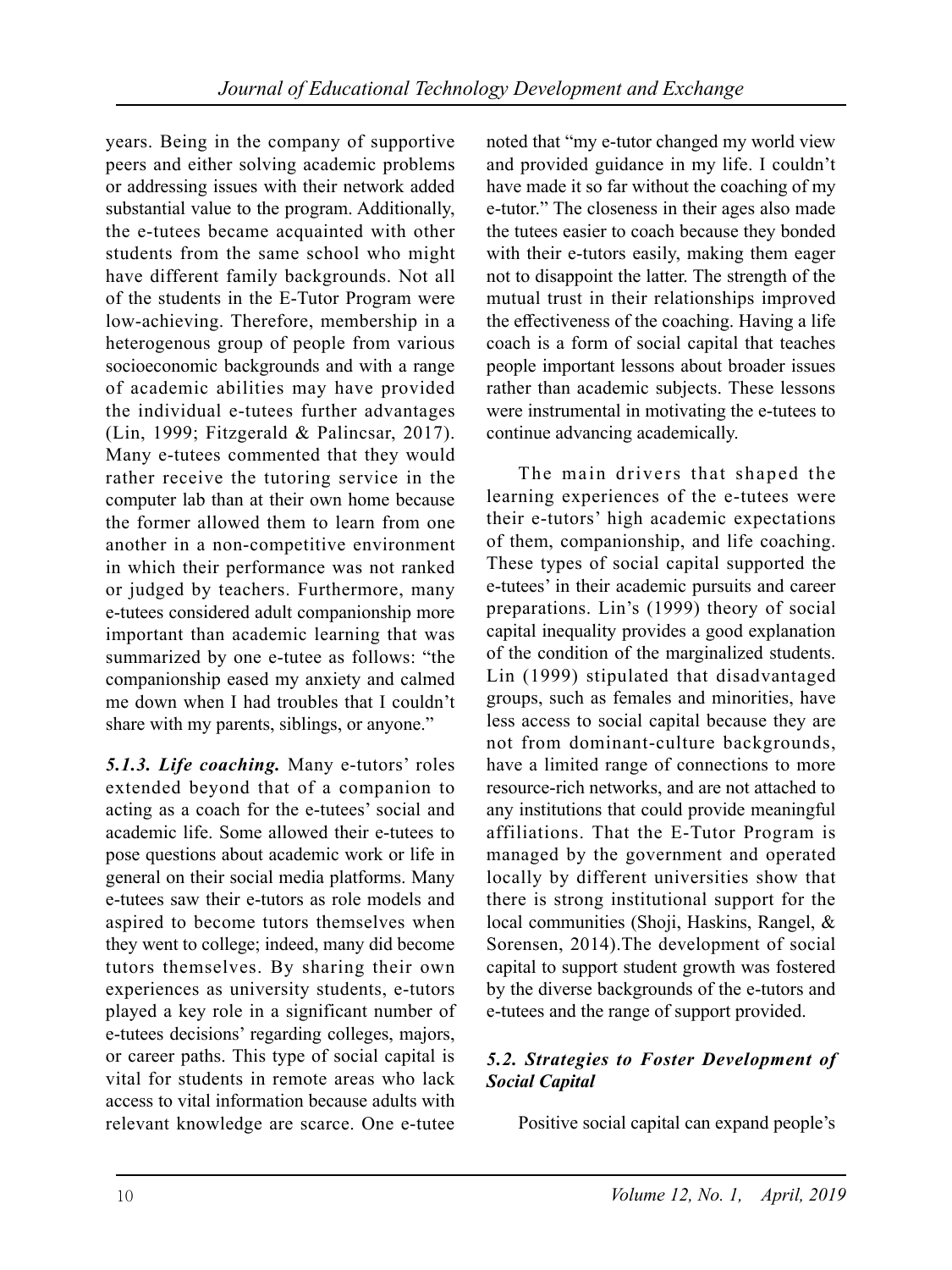horizons and increase the size of their social networks, thus promoting social mobility (Miller, 2011). Research has shown that we could reduce the rates at which marginalized students drop out of school by equipping them with supportive social networks (Croninger & Lee, 2001). Purposeful strategies must be enacted to enable disadvantaged students to access resources beyond those that are available through their own social circles. The E-Tutor Program approaches this in three ways: care pedagogy, connection to adults, and university partnerships.

*5.2.1. Care pedagogy.* One of the key features of the E-Tutor program is that it provides personalized instruction to meet students' individual needs. However, the e-tutors offered more than personalized instruction to engage the e-tutors. The e-tutors' infusion of care into their learning activities was the main driver of their e-tutees' engagement. Nodding's care theory (2003) stipulated that a caring relationship must include three components: A consciously cares for B, A shows acts of care, and B recognizes the care from A. These components require that one understands the needs and goals of the individuals receiving care without imposing one's own agenda. The care recipients reciprocate by communicating that they have received the caring actions. This contrasts significantly with the superficial everyday conception of care because the purpose of the caring relationship is to foster growth, reduce harm, and meet the needs of the receiver. The care pedagogy extended Nodding's (2003) notion of care theory because all of the e-tutors' interactions with their e-tutees derived from the intention of fostering a community of care. Essentially, a reciprocal relationship emerged as a result of the pedagogy of care. In other words, the e-tutors made concerted efforts to understand their tutees' needs and demonstrated their care through personalized instruction and life

coaching. In return, the e-tutees recognized and returned the care by striving to improve their performance.

Some e-tutees were initially unappreciative of the tutoring they were receiving. One teacher observed that, "many e-tutees might not pay attention to the tutors, thinking no one would catch them. E-tutees would browse websites or watch videos to avoid the e-tutors." It took extensive communication and patience for the care to be acknowledged and received. The e-tutees reciprocated by paying at least the minimum amount of attention required or by demonstrating understanding by actively interacting with their e-tutors. Miller (2011) coined the term "caring and creative pedagogy" to describe the instructor's "commitment to meeting each student's needs (caring) in both conventional and unconventional ways (creative) [which] appeared to lay an important foundation for relationship development among and between student and staff members" (p. 48–49). The students showed a great deal of appreciation for this approach to teaching and learning. This strategy fostered the development of social capital that, combined with care from the e-tutors and educators, contributed to learning.

*5.2.2. Connection to adults.* A second strategy to foster the development of social capital in the E-Tutor Program is to provide links to adults. The e-tutees emphasized that their lives changed dramatically as a result of participating in the E-Tutor program. Their self- confidence improved, and the encouragement from their e-tutors inspired them to continue their schooling. Many of the e-tutees followed the advice offered by their e-tutors, continued with their schooling, and moved beyond their own community networks. The e-tutees were motivated to follow their e-tutors' suggestions because they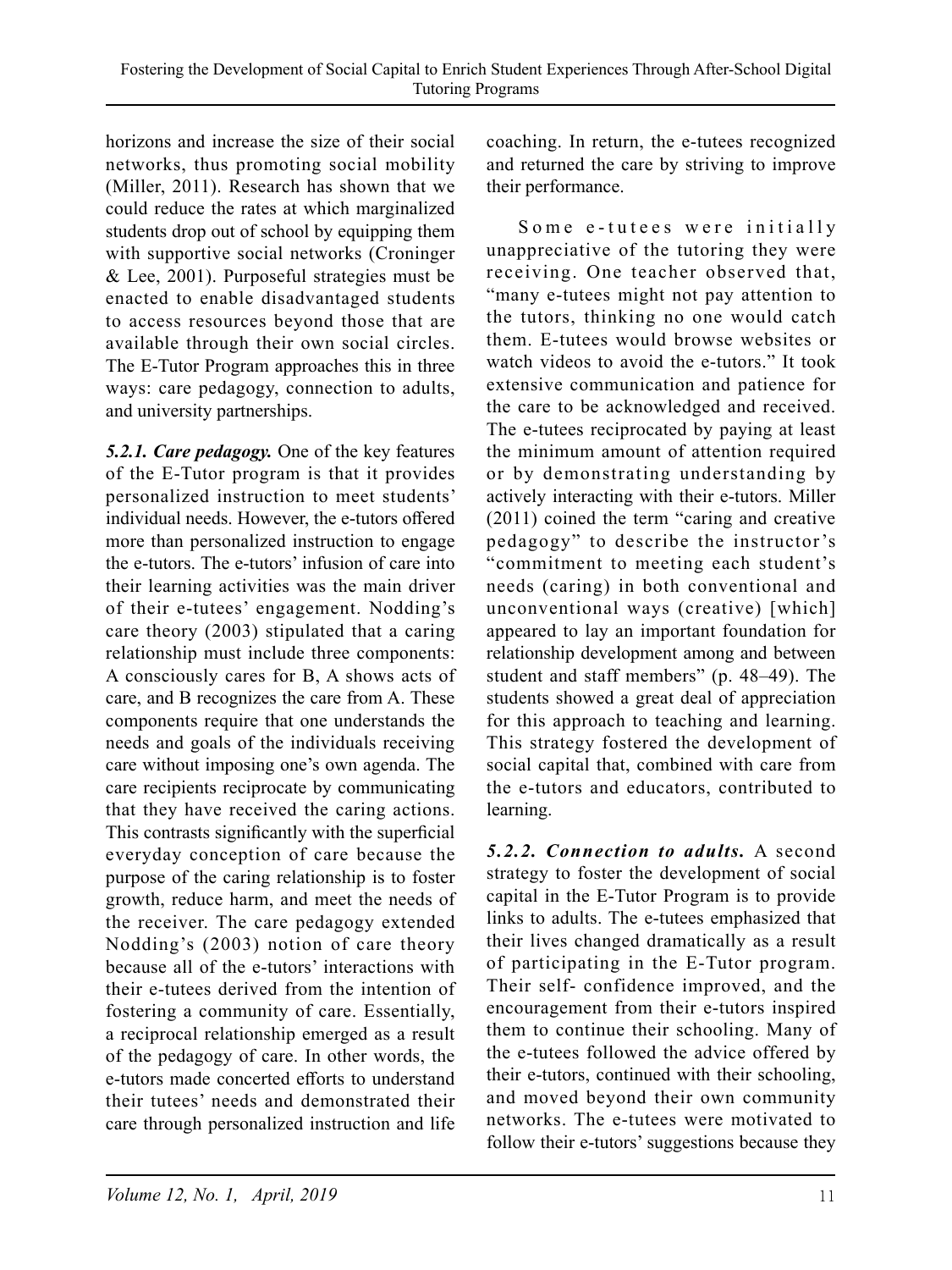were similar in age. One e-tutee commented as follows: "having the tutor's world intertwined with our world has helped us in gaining a broader view of the world." One teacher suggested that, "the real impact is through the sharing of life experiences or moral values, something to help them understand and learn. These exchanges would have more profound, perhaps, deeper impact than improvements in grades." The effect of the constant interactions between the e-tutors and their e-tutees helped many e-tutees develop a sense of independence, improved their thinking skills, and enhanced their maturity. As summarized by one e-tutee, "I became more considerate of others because my e-tutor was older and more thoughtful. I would ask him or her for suggestions and then think about my next steps."

One e-tutee mentioned that her e-tutor discovered her talent for drawing and encouraged her to apply for the special art program at a public high school in her city. Her parents expected her to graduate from a local vocational high school and ultimately work in the service industry like all her siblings. However, the e-tutee was accepted into the high school art program, earned a scholarship to university, and is now on a career track that could ultimately lead to becoming a graphic designer. Interactions with e-tutors and other adults in the program provide e-tutees with a glimpse of the world outside their own rural communities even though they live in remote places with limited resources. Miller (2011) observed that their relationships with adults differed from their interactions with their peers because the adults "exposed the students to new opportunities and instilled newfound hope in their lives" (p. 52) in addition to helping them learn. Access to caring adults who provided tutoring services contributed to both academic learning and personal growth.

## *5.2.3. University partnerships.* The third

strategy for maximizing the development of social capital was through the affiliation of the program with universities. The results of our analysis of site visits, documents, and interview data indicate that the partnering universities played a key role in the training and retention of the e-tutors. Many of the university partners hosted campus visits for e-tutees so that they could immerse themselves in a university setting and learn more about university life. The face-to-face connections and university visits were organized by the individual universities in consultation with their partnering K–12 schools as part of the yearlong timetable of curriculum-based and social activities. On average, each university was matched with one K–12 school unless the university (e.g., those with Teacher Preparation programs) had the capacity to recruit and train enough e-tutors to work with more than one K–12 school. One e-tutee was so thrilled to meet her screen friend in real life that she said that the campus visit was the highlight of the E-Tutor Program. Another e-tutee described her university visit as an "eye-opener" because she had never seen a campus that she considered to be as beautiful or magnificent. Many e-tutees claimed that they had been inspired to pursue university education as a result of their connection with universities. The universities contributed highly qualified e-tutors to provide the training and inspired young generations of future university students (Miller, 2011).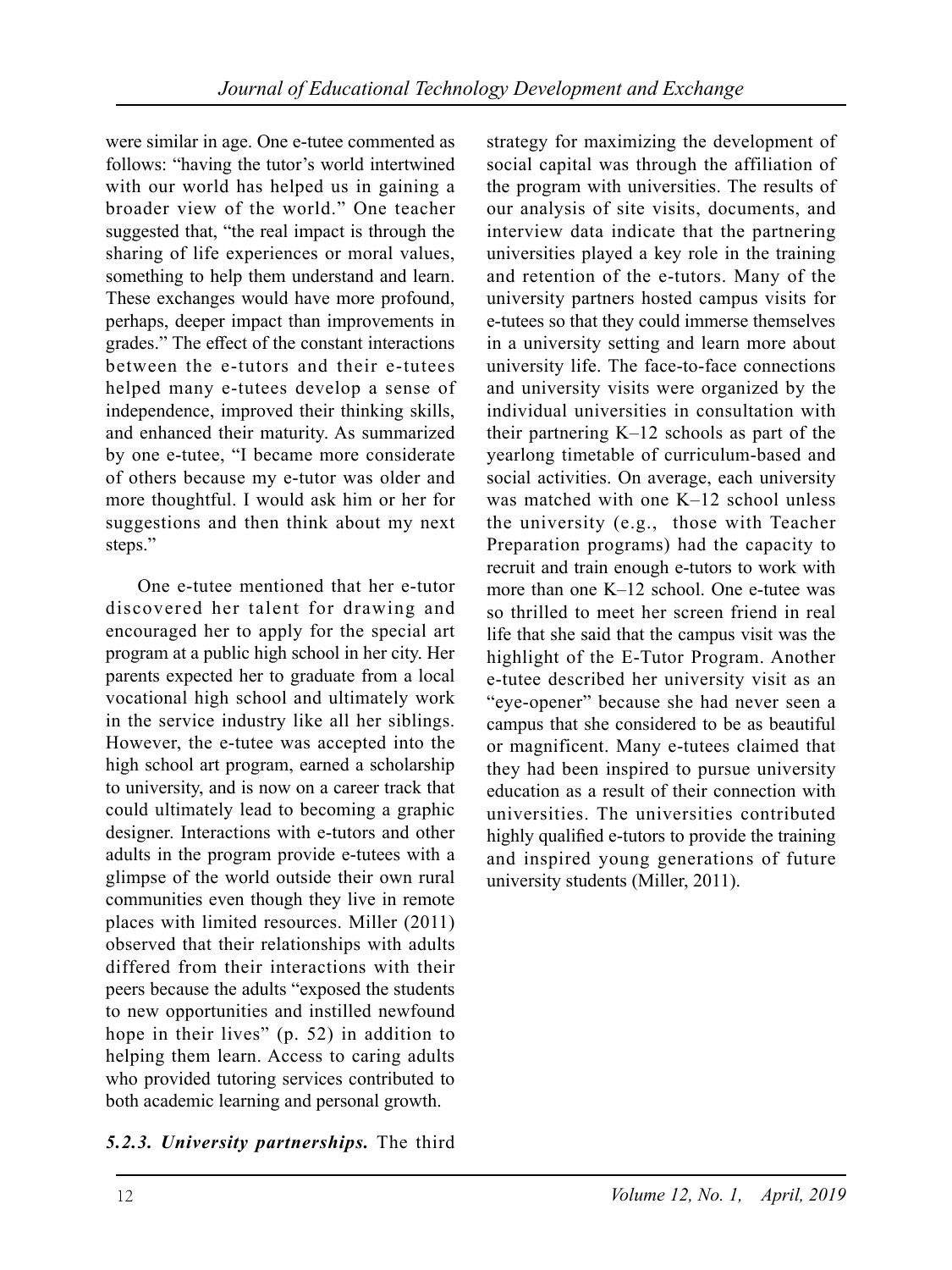#### **6. Implications and Conclusions**

In this study, we investigated the learning experiences of e-tutees enrolled in a digital tutoring program through the lens of social capital theory. Noticeably, the e-tutees' learning experiences were strongly influenced by the social and emotional support provided by the E-Tutor Program's purposeful development of social capital. We concentrated our analysis on the types of and strategies for implementing such programs. The types of social capital fostered by these programs include academic learning expectations, companionship, and life coaching. The e-tutees were motivated to try as hard as possible because they wanted to justify their tutors' high expectations of them. Their companionship with peers and tutors also provided further social/emotional support in addition to their e-tutors' life coaching. Although initially deemed unteachable, many of the e-tutees managed to continue their education at college.

Despite the seemingly insurmountable challenges, care pedagogy, connections with adults, and university partnership were identified as viable approaches to fostering social capital, expanding the horizons of students, and connecting them with wider networks. Care pedagogy developed the tutors' self-awareness by requiring them to behave in a caring manner and consider the effects of their actions in terms of meeting their tutees' needs, who then reciprocated by putting more effort into their academic endeavors (Nodding, 2003; Trout, 2018). In addition to offering academic support, the care pedagogy approach instilled the tutees with confidence to continue with their academic pursuits by showing them they had the potential to succeed. Furthermore, the connections to adults, mainly e-tutors, offers emotional support and wider opportunities via social networks that extended beyond their own communities. Finally, the partnerships with universities encouraged the growth of social capital through the provision of well-trained e-tutors, structured social activities, and educational resources that, in turn, motivated many e-tutees to pursue a university education.

Most of the previous literature discussing digital tutoring emphasized tutor training and relationship building (Chappell et al., 2015). This research contributes to the understanding of digital tutoring and social capital by highlighting strategies for developing social capital in after-school digital tutoring programs. Our findings also provide insight into the use of digital tools, such as social media, to promote the development of marginalized students by helping them accumulate social capital. Although this study was based on the E-Tutor Program in Taiwan, we could improve our understanding of how to enhance student-learning experiences by considering the results of previous studies that solidified our comprehension of the development of social capital (Miller, 2011; Riggs, 2006) and extended our understanding of the factors that students perceived to be helpful. In short, the policy and programmatic implications of this study with respect to afterschool digital tutoring programs underscore the importance of care pedagogy in the delivery of such programs. Additionally, the development of social capital through substantive institutional partnerships leverages the educational resources available to students (i.e., campus facilities, dedicated tutors, faculty experts, and affiliated K–12 educators).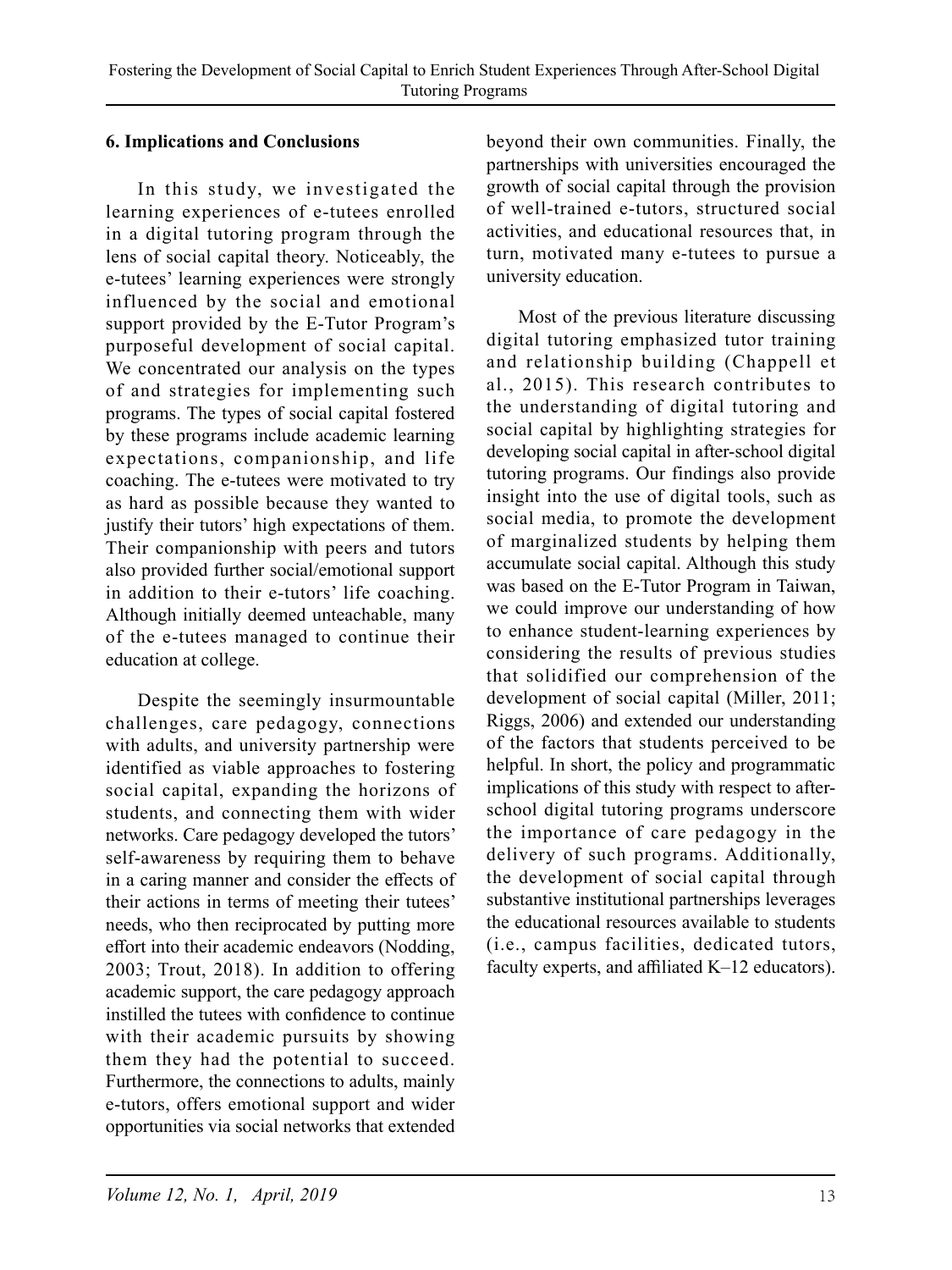One limitation of this study is that the self-reported data obtained from the interviews may be biased. Although we attempted to include multiple perspectives from teachers, e-tutees, and e-tutors from different regions, the responses of these groups may have been biased. Furthermore, although the development of social capital has a positive influence on sustaining student academic performance, we noticed that none of the interviewees was accepted by the top-tier universities in Taiwan. Providing just 1 or 2 years of after-school programs renders it difficult to bridge the gaps between the knowledge and performance of students from highly developed cities and those from rural areas. Deepening the impact of social capital by linking formal school routines and after-school programs is one issue that merits further inquiry. Validated survey instruments could be used to collect data for future longitudinal studies of the impact of social capital on e-tutees.

#### **Acknowledgement**

This researchers would like to acknowledge the assistance from Fulbright Taiwan through the US Fulbright Senior Scholar Program, Ms. Tze-Han Lu, director of the Center of Care Services for Rural Area Education at Fu Jen Catholic University, and Dr. Ji-Chyuan Yang at Cheng Shiu University in Taiwan.

#### **References**

- Boeije, H. (2002). A purposeful approach to constant comparative method in the analysis of qualitative interviews. *Quality & Quantity*, 36, 391-402. doi: 10.1023/ A:1020909529486
- Bourdieu, P. (1986). The forms of capital. In J. Richardson (Ed.), *Handbook of theory and research for the sociology of education*  (pp. 241-258). New York: Greenwood.
- Burch, P., Good, A., & Heinrich, C. (2016). Improving access to, quality, and the effectiveness of digital tutoring in K-12 education. *Educational Evaluation and Policy Analysis*, 38(1), 65–87. doi:10.3102/0162373715592706
- Center of Care Services for Rural Area Education in Taiwan (2018). 2015 report. Retrieved from http://rural-caring.fju.edu. tw/web/
- ChanLin, L. J., Lin, H. Y., & Lu, T. H. (July 2012). *Online after-school learning for bridging the digital divide*. Proceedings of the 12th IEEE International Conference on Advanced Learning Technologies (pp. 436–437). doi: 10.1109/ICALT.2012.34
- Chappell, S., Arnold, P., Nunnery, J. & Grant, M. (2015). An examination of an online tutoring program's impact on low-achieving middle school students' mathematics achievement. *Online Learning*, 19(5), 37-53. Retrieved from https://files.eric.ed.gov/fulltext/ EJ1085790.pdf
- Coleman, J. S. (1988). Social capital in the creation of human capital. *American Journal of Sociology*, 94, 95-120. doi: 10.1086/228943
- Corrigan, J. A. (2011). From digital divide to digital opportunity: *The adoption of e-tutoring by a rural school district*  (Unpublished master's thesis). University of Ottawa, Canada. Retrieved from http:// www.ruor.uottawa.ca/handle/10393/20297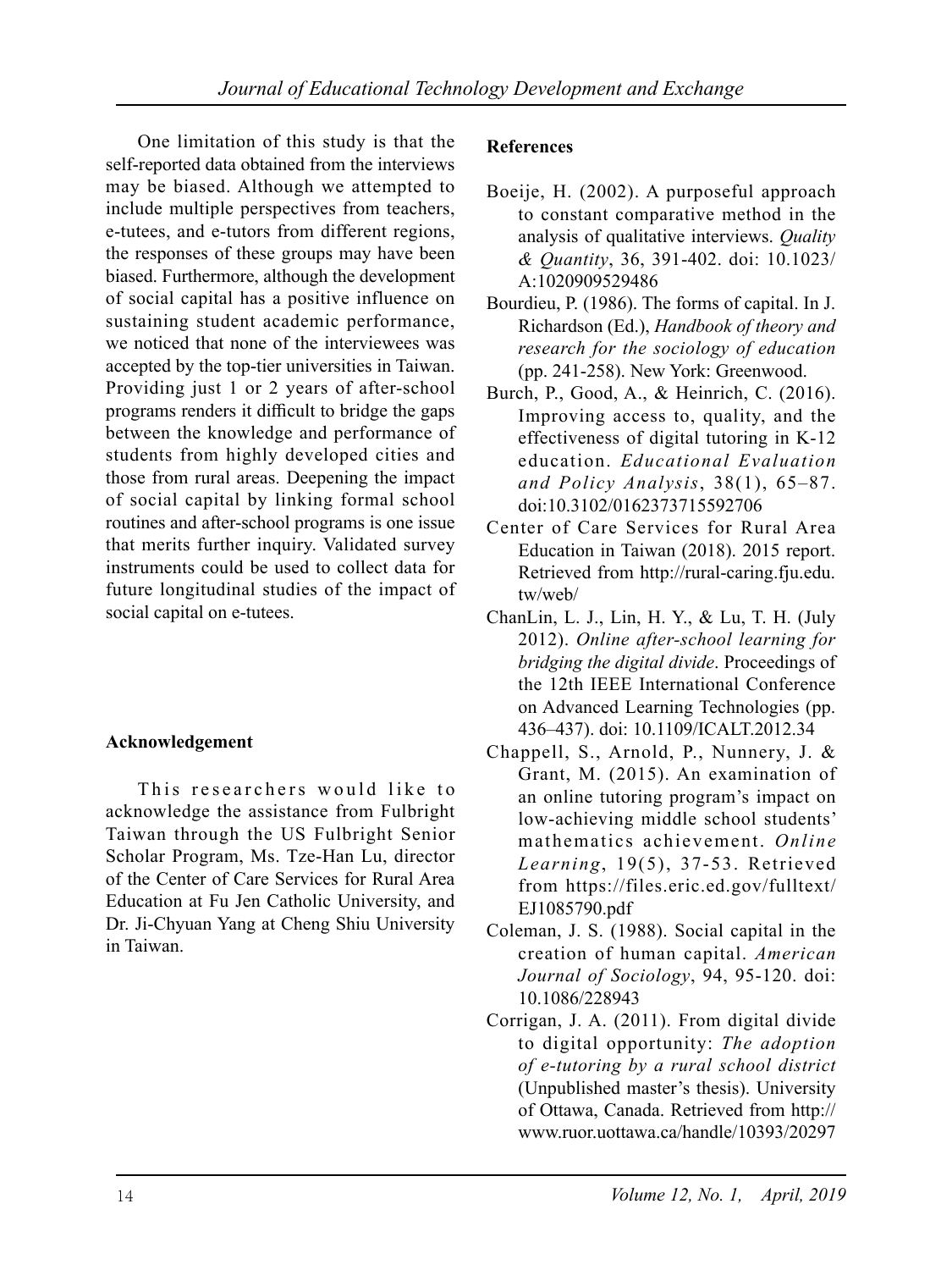- Creswell, J. W. (1998). *Qualitative inquiry and research design: Choosing among five traditions*. Thousand Oaks, CA: Sage.
- Creswell, J. W. (2013). *Qualitative inquiry and research design: Choosing among five approaches* (3rd ed.). Los Angels: Sage.
- Croninger, R., & Lee, V. (2001). Social capital and dropping out of high school: Benefits to at-risk students of teachers' support and guidance. *Teachers College Record, 103*, 548-581. doi: 10.1111/0161-4681.00127
- Fitzgerald, M. S., & Palincsar, A. S. (2017). Peer-mediated reading and writing in a digital, multimodal environment. *Reading & Writing Quarterly,33*(4), 309-326.
- Fletcher, D. C. (1993). On the issue of authority. In T. Flynn, & M. King (Eds.), *Dynamics of the writing conference: Social and cognitive interaction* (pp. 41–50). Urbana, IL: National Council of Teachers of English.
- Flynn, T. (1993). Promoting higher order thinking skills in writing conferences. In T. Flynn, & M. King (Eds.), *Dynamics of the writing conference: Social and cognitive interaction* (pp. 3–15). Urbana, IL: National Council of Teachers of English.
- Fusch, P. I., & Ness, L. R. (2015). Are we there yet? Data saturation in qualitative research. *The Qualitative Report, 20*(9), 1408–1416. Retrieved from http://www. nova.edu/ssss/QR/QR20/9/fusch1.pdf
- Glaser, B. G. & Strauss, A. L. (1967). *The discovery of grounded theory: Strategies for qualitative research.* New York: Aldine De Gruyter.
- Guest, G., Bunce, A., & Johnson, L. (2006). How many interviews are enough? An experiment with data saturation and variability. *Field Methods, 18*(1), 59–82. doi: 10.1177/1525822X05279903
- Katz, V. S., & Levine, M. (2015). *Connecting to learn: Promoting digital equity for America's Hispanic families*. New York: The Joan Ganz Cooney Center at Sesame

Street. Retrieved from http://files.eric. ed.gov/fulltext/ED555584.pdf

- Kopp, B. C., Matteucci, M., & Tomasetto, C. (2012). E-tutorial support for collaborative online learning: An explorative study on experienced and inexperienced e-tutors. *Computers and Education, 58*(1), 12-20.
- Lin, N. (1999). Social networks and status attainment. *Annual Review of Sociology, 25*, 467-487. doi: 10.1146/annurev. soc.25.1.467
- Martínez, D. A. (2015). *The manifestation of social capital within the mathematics, engineering, and science achievement (MESA) program* University of Southern California Digital Library (USC.DL). doi:10.25549/USCTHESES-M833
- Miller, P. M. (2011). Homeless Education and Social Capital: An Examination of School and Community Leaders. *Teachers College Record, 113*(5), 1067-1104.
- Miller, P. M. (2012). Community-based education and social capital in an urban after-school program. *Education and Urban Society, 44*(1), 35-60. doi: 10.1177/0013124510380910
- Ministry of Education (2016). *E-tutor program introduction.* Retrieved from https://etutor. moe.gov.tw/edu\_index/introduction\_list. php
- Murphy, L. M., Shelley, M. A., White, C. J., & Baumann, U. (2011). Tutor and student perceptions of what makes an effective distance language teacher. *Distance Education, 32*(3), 397-419. doi: 10.1080/01587919.2011.610290
- Noddings, N. (2003). Caring: *A feminine approach to ethics and moral education*  (2nd ed.). Berkeley, CA: University of California Press.
- Price, L., Richardson, J. T. E., & Jelfs, A. (2007). Face-to-face versus online tutoring support in distance education. *Studies in Higher Education, 32*(1), 1–20. doi: 10.1080/03075070601004366